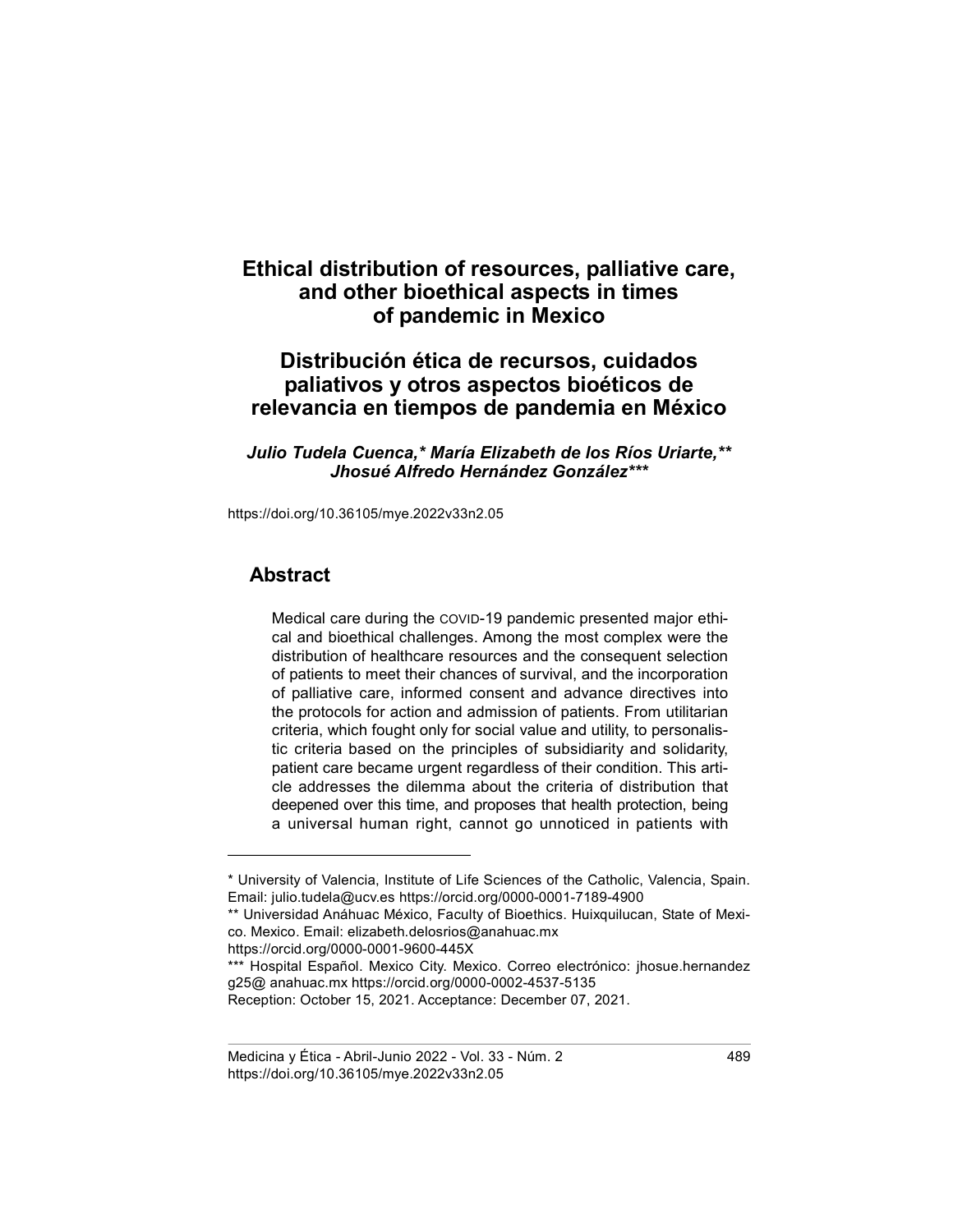unfavorable prognoses, proposing the incorporation of palliative care in medical care.

Keywords: Health resources, Bioethics, COVID-19.

## 1. Introduction

On December 31, 2019, the first cases of a pneumonia of unknown etiology were declared in the city of Wuhan, Hubei province, China (1). A few days later, the Chinese authorities declared that the causative agent of this previously unknown infection was a new type of coronavirus called SARS-CoV-2 virus, better known as COVID-19. With the succession of cases in the following months, it became clear that infection by this new virus caused multiple clinical manifestations, ranging from those compatible with the common cold to pneumonia, coagulation disorders, septic shock and multi-organ failure (2).

With the increase in the number of global cases, on March 11, 2020, the Director General of the World Health Organization (WHO), Tedros Adhanom Ghebreyesus, declared COVID-19 a pandemic (3).

The fragility of the different health systems soon became evident, especially in developing countries such as Mexico, since, being a pathological entity still unknown in the medical field at the beginning, its treatment is reduced to symptomatic control, which is often insufficient in severe cases and evolves into irreversible deterioration, requiring the use of palliative care (4).

Dilemmas about the distribution of limited resources in the face of the constant increase in the number of confirmed cases quickly arose, thus disrupting the way emergency care protocols were implemented and the way both curative and palliative medical care was provided.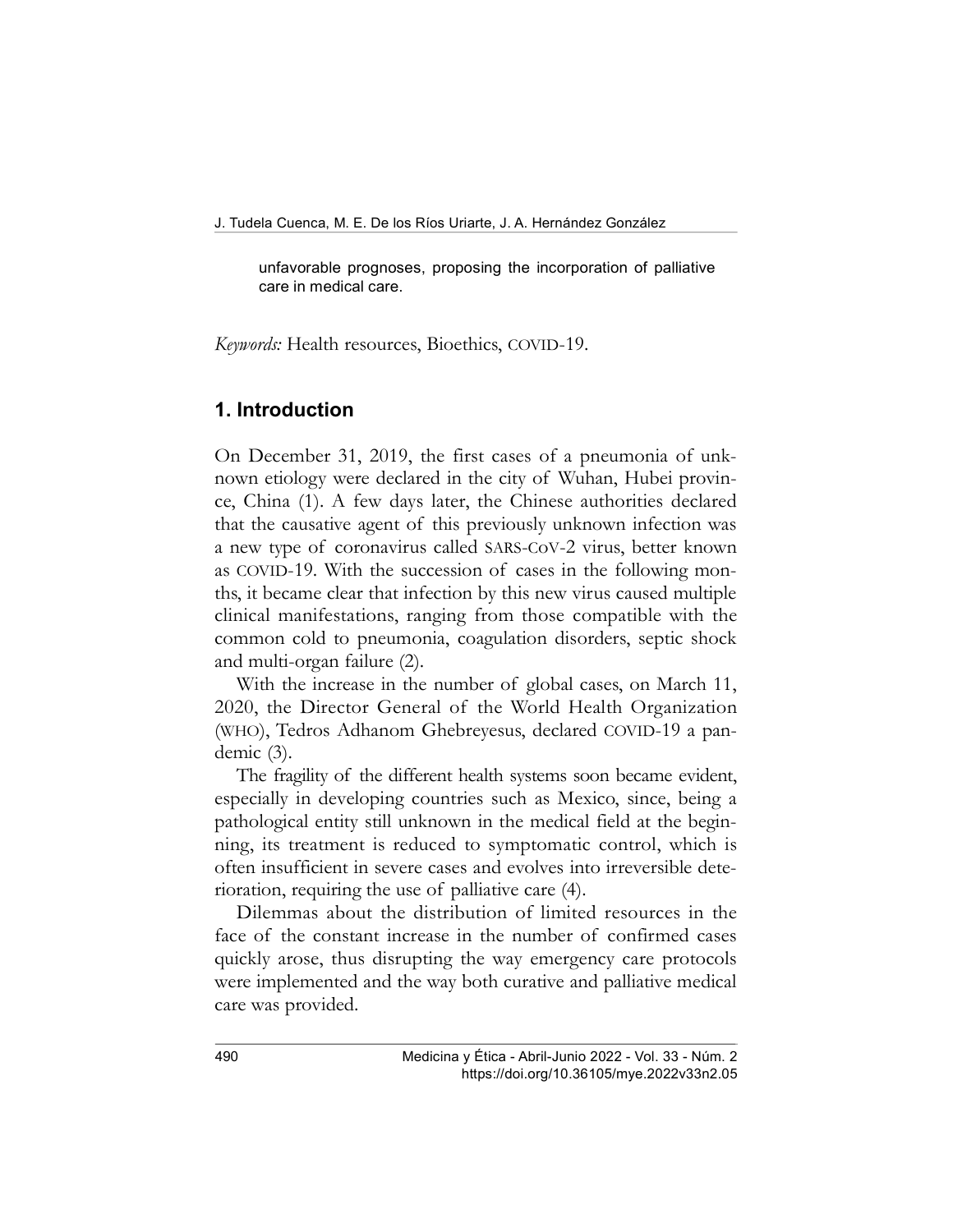Ethical criteria were essential, as well as the search for care alternatives that would allow a fair distribution of healthcare resources, and provide patients with the benefit of treatment that was appropriate for them and did not entail worse burdens and suffering.

As severe cases of COVID became more complicated, the need for referral mechanisms to intensive care units increased, creating an urgent need for trained physicians and a proper system of palliative medical care. Patients whose prognosis was guarded required ordinary measures of symptom control and psychological support; abandoning them or omitting care was not an option.

The International Association for Hospice and Palliative Care defines palliative care (PC) as the active holistic care of individuals of all ages with SHAS (severe health suffering that results when critical physical, social, spiritual and emotional aspects are compromised) (5).

Faced with these scenarios of scarce resources and urgency in the implementation of palliative care in the pandemic, several difficulties were identified. First, the need to strengthen and integrate palliative care in health systems was identified, including the use of telemedicine, which has proven to be an effective tool in medical care in times of confinement required by the pandemic, with the purpose of reducing the suffering and pain of the disease. Secondly, the pressing need to control symptoms, especially dyspnea, which is one of the most characteristic in this coronavirus disease. According to the International Narcotics Control Board (INCB) instructions to governments, countries should maintain continuous access to opioid analgesics and controlled medicines during the pandemic by implementing simple measures in the export, transport and delivery of opioid medicines. Third, the urgency of alleviating suffering through adequate communication and containment of psychosocial and spiritual suffering, as well as accompaniment in the mourning process, was highlighted (6).

The presence of severe cases of COVID in patients close to death makes palliative care an essential health service and a central com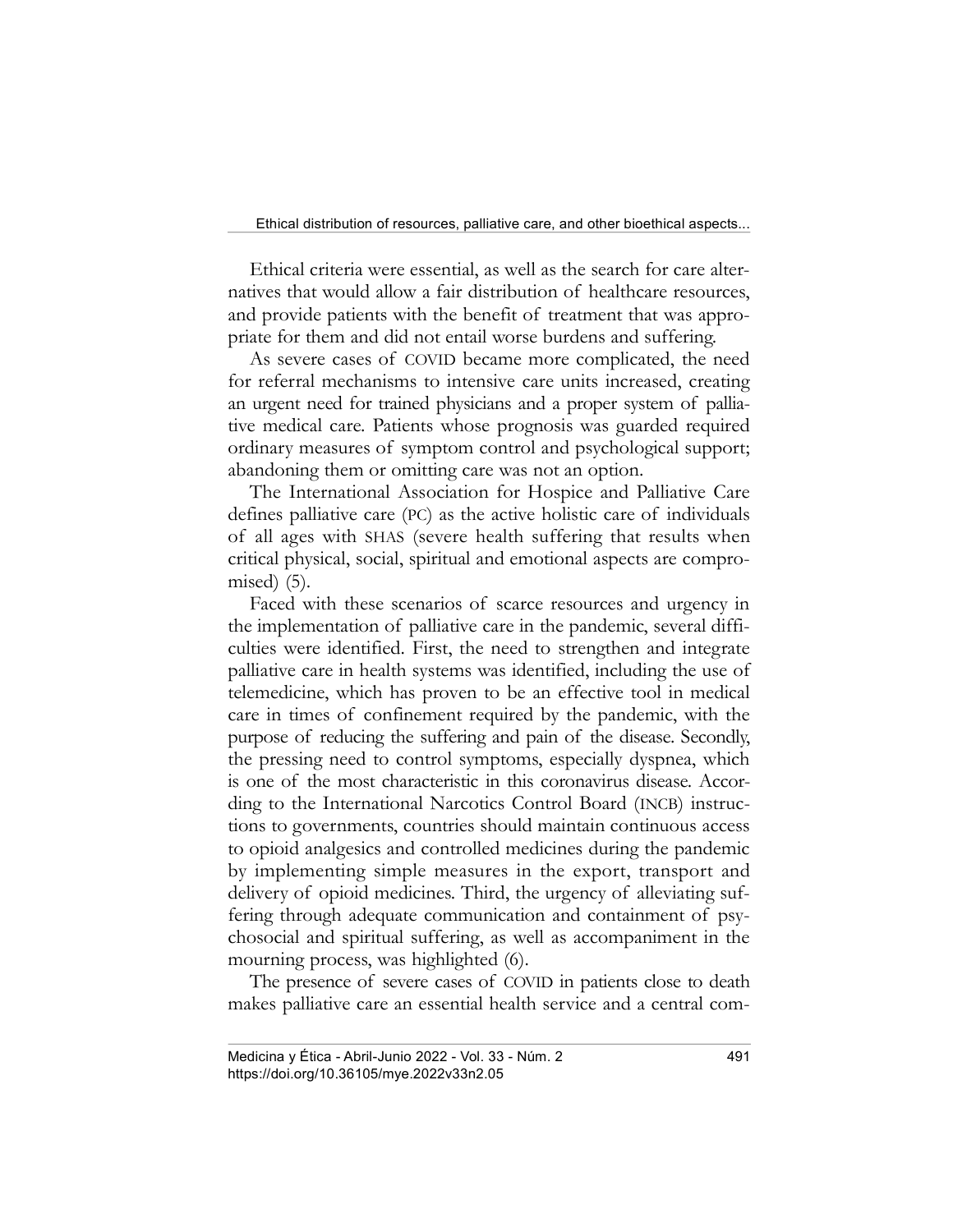ponent of universal coverage. It should therefore be demanded that inequalities in access and use of the services involved be reduced, since health protection is a universal human right (7).

However, health resources have been allocated, almost in their majority, according to the criterion of survival chances, leaving aside and discarding those patients who, although they have no chance of a favorable evolution, are still alive and deserve attention and control of their symptoms in order to achieve an adequate quality of life. This raises highly relevant ethical questions that should be analyzed.

#### 2. Selection criteria and ethical considerations

The tremendous dilemma of deciding who can be the recipient of these means or of essential medical care must be resolved by strictly following solid and well-founded criteria that promote the correct application of bioethical principles, without falling into unjust discrimination.

Circumstances of armed conflict, environmental catastrophes or pandemics pose this dramatic imbalance between available resources and the need for care. In such circumstances, it is necessary to decide to whom resources are allocated and to whom they are not, even at the risk of compromising their cure or survival.

In a situation such as the current coronavirus pandemic, and with the need to use many resources related to intensive care, including invasive assisted ventilation, the demand for patients who may need this life support may far exceed the number of ventilators available, in addition to the consumables needed to operate them and the qualified technical personnel who must apply and supervise them (2).

The dilemma arises when faced with the dilemma of which patients are to be intubated and which are not, with the consequences that may result from these decisions. Similarly, the dilemma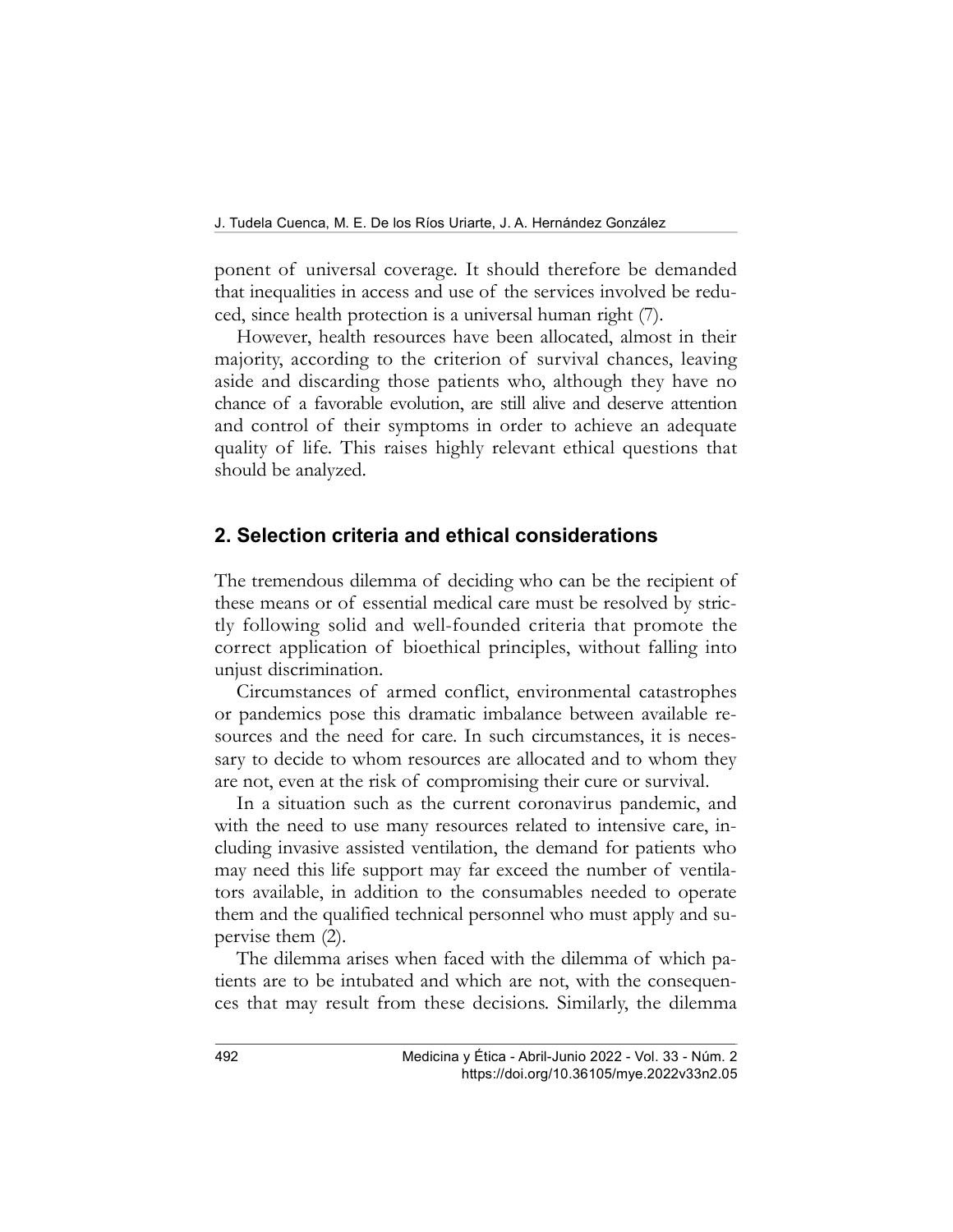may arise when faced with the need for surgery or any other lifethreatening emergency.

This is the «catastrophic» application of the principle of justice, which makes it necessary to «desist from treatment» in patients who could otherwise recover if resources were sufficient. The criterion of applying them to patients with the best chance of survival and with the least foreseeable sequelae is, in principle, the right one, the least bad, knowing that a decision is taken in which the double effect is given, by which patients who could have survived after taking the selective decision will die, but which constitutes the only existing possibility, with no alternatives.

If this selective criterion is applied correctly, in reality we would not be letting patients die as if it were a form of euthanasia, but rather trying to save those most likely to survive with the minimum of serious sequelae, given the limited resources. The death of these patients is not sought, or even tolerated, but is simply inevitable.

The universal protocol of assigning criteria and evaluations of patients' condition has usually been used to make decisions on who to allocate resources to. This protocol is known as *triage*.

It should be remembered that *triage* dates back to the Napoleonic wars, when on the battlefield it was necessary to select which soldiers were to be transferred to hospitals and which were not, and the criteria governing this selection were based on the patients' chances of survival, although the ethical imperative of saving as many people as possible was not always achieved.

In the context of the coronavirus pandemic, the correct application of the principles of justice and subsidiarity that accompany this practice requires that, before making decisions such as those described above, all possible alternatives should be explored, including the possibility of referring patients to other hospitals or treatment areas; the reallocation of resources destined for other needs so that they can be applied to patients at vital risk; the planning of human and material resources in order to anticipate demand and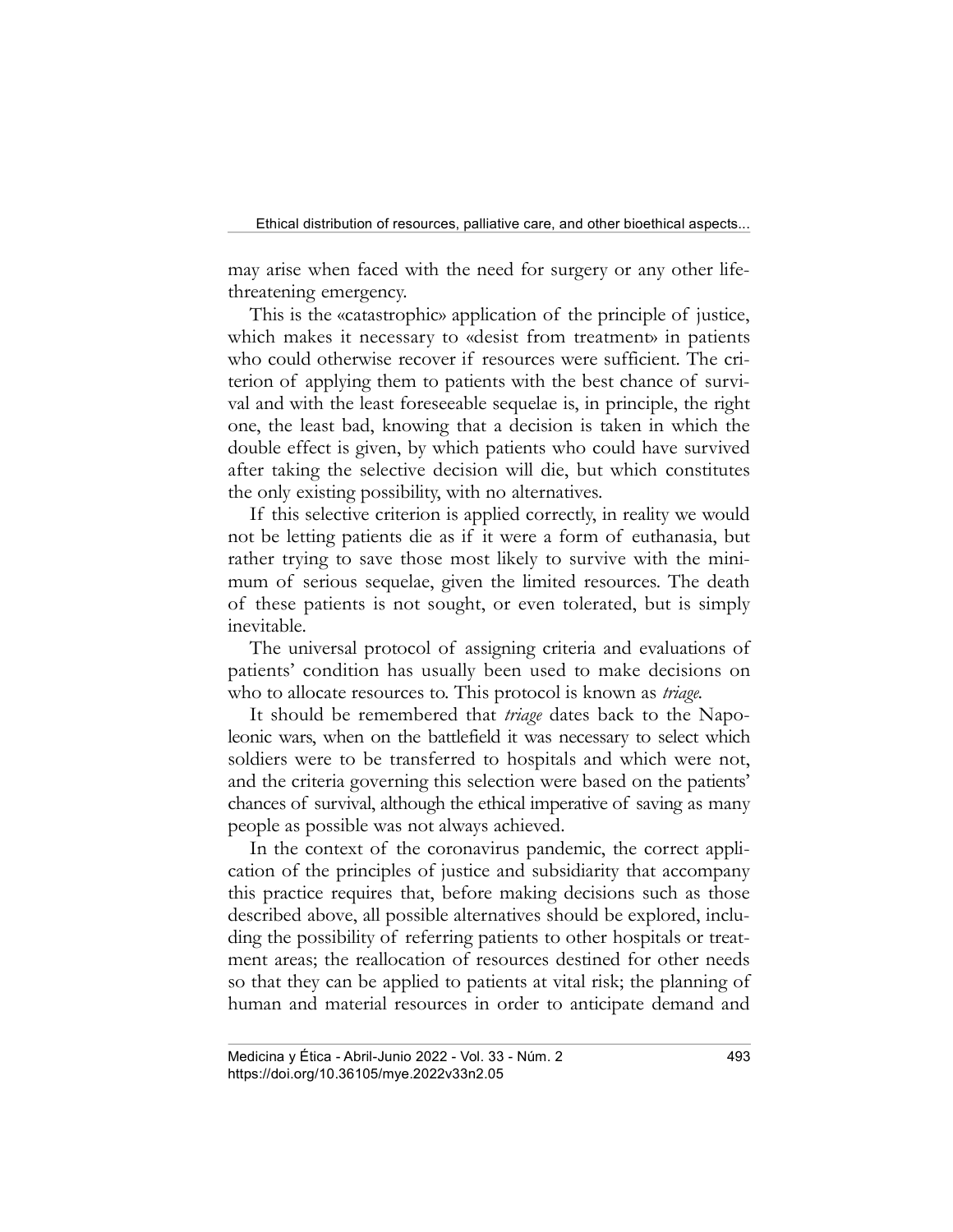be able to deal with anomalous situations such as the one in question; the optimization of available resources, such as the sharing of the same respirator by two patients, and others that ethically illuminate the decision making process with respect to patients who are candidates for intensive care (8).

However, the approach to the practice of traditional clinical medicine, where there is generally no scarcity of resources, is far from that in which medical care suffers from such scarcity. Assets, for the most part, are not divisible and priority of care cannot be said to be a function of who got there first or who can pay the most. This is why the system governing the distribution of resources during a health emergency is subsumed under the practice of public health, since the latter is the one with the necessary tools to reorganize the entire health field and cope with the emergency. The criteria for care, therefore, change, with each patient's chances of survival coming first, without this implying the omission or abandonment of others.

It is important to emphasize this difference, since the application of triage for the selection of candidates for admission to the ICU and the application of invasive mechanical ventilation should be restricted, as has been specified, to extreme situations in which the referral of patients to other centers or the provision of new resources proves insufficient to adequately meet the demand in the hospital or intensive care unit. Therefore, it should always be the last option, not applicable when care can be provided by other means (3).

When it has been determined that the setting and urgency of the response warrant a screening process, an initial criterion for triage would be the potential for significant benefit and reversibility of the severity of the process in care recipients where, for example, invasive mechanical ventilation would be indicated. A careful evaluation of the survival possibilities of these patients and the magnitude of the sequelae that they could suffer in the future as a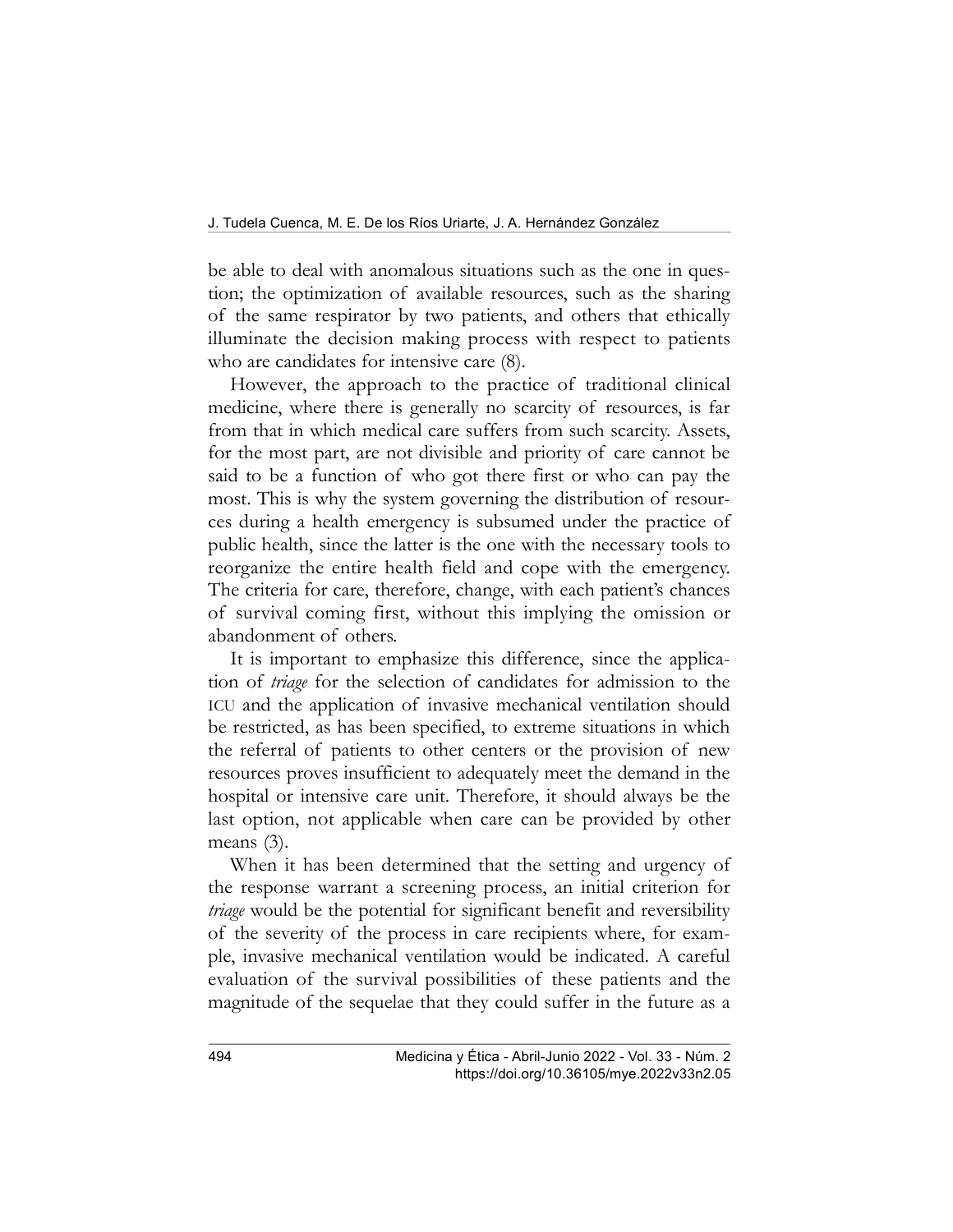consequence of the evolution of their disease is necessary, so that those with the best prognosis for recovery and survival with the minimum of sequelae would be selected.

The application of other criteria in a discriminatory manner, such as the patient's age or other circumstances such as mental disorders, dementia or any other form of disability or dependence, would not be bioethically acceptable, since it would imply proceeding against the respect for the dignity that every human being possesses regardless of his or her circumstances, and would move away from the basic criterion of selection based on the possibilities of survival without serious sequelae.

However, even in these circumstances where the benefit is not clearly identified, the principle of respect for the patient's dignity implies providing a type of care that can help the patient to cope with his or her symptoms, and provide quality of life for the time remaining until death.

However, at the beginning of the pandemic, the criteria for care were incorporated into the *triage* protocols, which did not sufficiently consider supportive treatment or symptom relief, i.e., palliative care, but only the criteria for treatment and cure of the disease, thus leaving out those patients who had the disease but had little chance of survival.

Therefore, these protocols had to adapt to the bioethical requirements in the national and international field, and incorporate in their evaluations, in addition to objective scales (9) of measurement that consider physiological parameters and not merely subjective judgments with utilitarian criteria (10), the fourth type of medical care according to the General Health Law of our country, which is palliative care. This ensures the ethical duty of not abandoning the patient, since the fact that he/she does not receive critical medicine resources focused on curing and reversing his/her condition does not mean that he/she is denied hospital treatment (11).

These patients should be assured of quality palliative care that provides emotional and spiritual support, impeccable symptom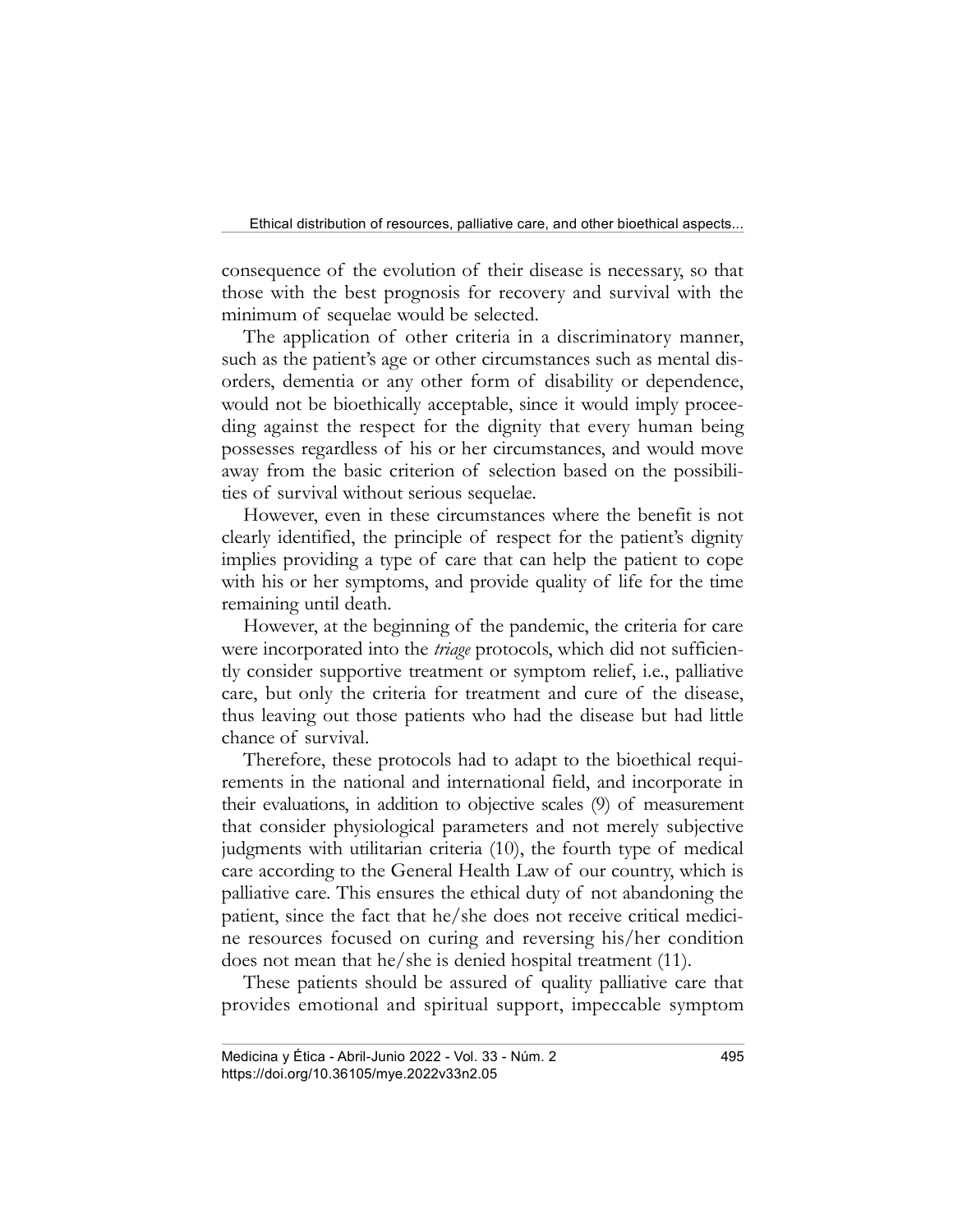control, adequate palliative sedation if indicated, and psychological support both them and their families before the imminent mourning  $(12)$ .

This is how palliative care was a central reflection of medical care in this pandemic, either because of the saturation of places and beds in hospitals that could not receive more patients, or because of the natural course of the disease that, little by little, it was discovered that it attacked more people with underlying risk conditions such as diabetes, hypertension or other respiratory or cardiac ailments. The need not to omit due assistance and obligatory medical care forced the implementation of referrals to palliative treatment units, or to refer patients to a palliative physician to help them manage their symptoms.

Not least, this care also played an important role in the need for communication of bad news or for adequate emotional support in the family's mourning (13), and a supportive religious orientation and sympathetic to the patients' religious beliefs. Even in those who do not profess any religion, spiritual care and accompaniment are imperative in these contexts of despair and suffering (14).

#### 3. Other bioethical issues in the care of COVID patients

In patients requiring end-of-life care for COVID-19, this process has been compromised by the influence of the rapid progression of the disease (15). Given the short time from the onset of symptoms to death, this makes timely management even more difficult, often resulting in patients accessing palliative care too late or not at all.

Few patients have sufficient time and the most conducive environment to adequately process information, as they are subjected to extremely high levels of stress, with little time to discern and be able to make a decision knowing all the options and assuming their consequences.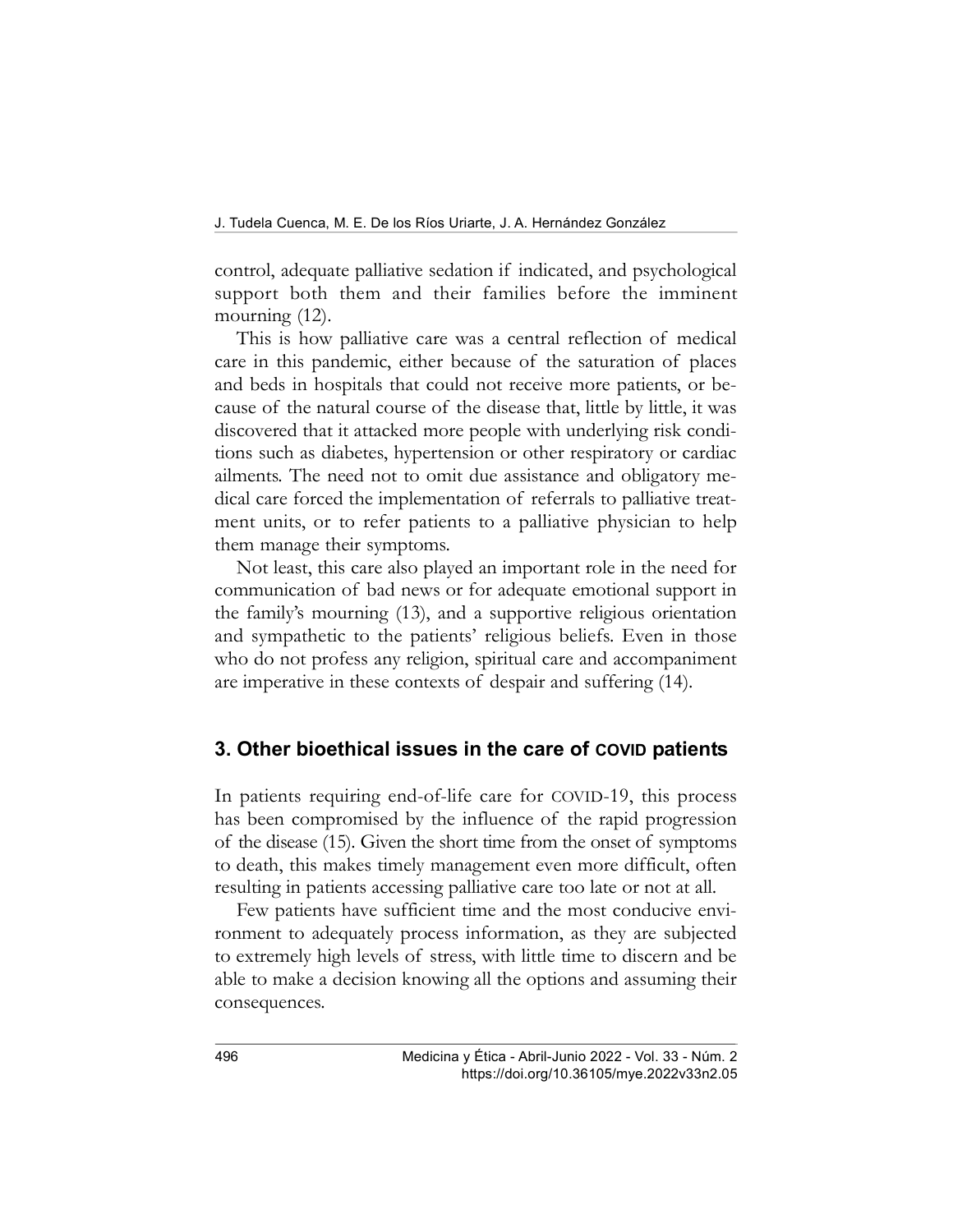It is worth mentioning here the difficulty experienced not only in Mexico, but also in other parts of the world where bioethical issues such as informed consent and advance directives were not contemplated as part of the protocol for the evaluation and selection of patients.

Informed consent is extremely important even in the context of health emergencies, since it contains information on the patient's diagnosis, prognosis and treatment, which allows the patient, in the exchange with the health professional, to strengthen his autonomy in making decisions about his health and care, and to give an ethical character to the offer of palliative care (16).

Along with the above, a fundamental issue was the advance directives document (17), which revealed the lack of cultural knowledge about it, on one hand, and the emotional resistance to put one's own will in writing, knowing that, perhaps one day, it will no longer be expressed verbally (18).

Furthermore, a situation that deserves urgent attention in Mexico is the fact that it is not yet a matter of federal jurisdiction; that is, there are states that have incorporated it since 2008 and states that have not yet done so, which leaves people at a disadvantage who cannot subscribe to it, even if they could or would like to do so.

The importance of this document lies in the fact that, by explicitly rejecting extraordinary means aimed at futilely sustaining life and opting for ordinary measures that alleviate symptoms and provide comfort, but without artificially or disproportionately prolonging life, it rules out those treatments that, potentially, it is considered would not provide sufficient benefit for the patient nor would they provide a better quality of life.

In the context of the pandemic, where dyspnea and low oxygen saturation in infected patients led to medical decisions such as intubation knowing that, on occasions, they would not recover, added to the difficulty of having very few ventilators and experts to manage them, made the decision on whether or not to intubate a patient ethically extremely complex. If these documents had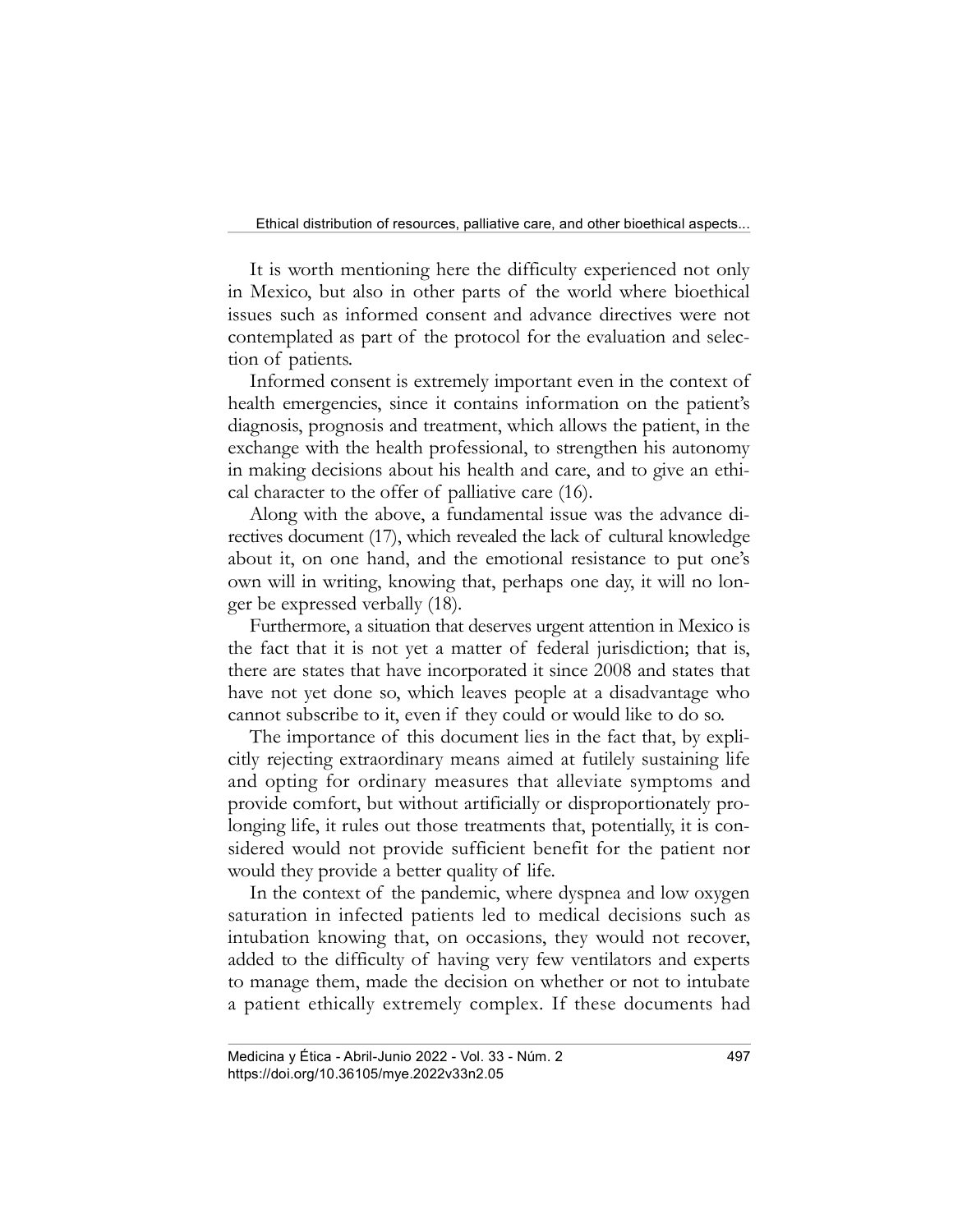been available before or upon presentation to the respiratory *triage* area, and assuming that the patients were conscious and oriented to sign their advance directives, the ethical burden of the decisions would have been greatly lightened because, according to their physiological evaluations, it would have been determined that the patient should be directed to ordinary and/or palliative care, since intubation could have represented an extraordinary measure resulting in no benefit for the patient.

A related consideration is the application of the so-called «adequacy of therapeutic effort»; in particular, to be able to withdraw a ventilator once it is considered that it is not being beneficial for the patient and, on the contrary, is causing greater burdens. In this case, death does not occur because of the withdrawal of the ventilator, but because of the previous and prolonged deterioration process; that is, it should not be seen as a side effect or tolerated as a greater good, since it is only medically assessed as a consequence of the disease process itself, but does not result from a therapeutic action or a clinical decision, much less a bioethical one (19).

Another critical point of debate was the possibility of health professionals opting for conscientious objection, either because of the risk involved in coming into contact with patients and not having adequate personal protective equipment, or because they lacked the knowledge to deal with a situation in which the needs and demands far exceeded their capacity to satisfy them.

Conscientious objection, on the other hand, cannot be exercised in a health emergency scenario, and no physician should argue this on the basis of his oath and his profession, which is essentially one of helping and caring for the sick. Therefore, conscientious objection cannot be based on reasons that do not justify a collision of the legal duty with the moral convictions of the person making the objection, and this is not the case. A situation of risk or lack of preparation does not justify a moral conflict, and cannot be invoked as an impediment to conscience. Therefore, no medical pro-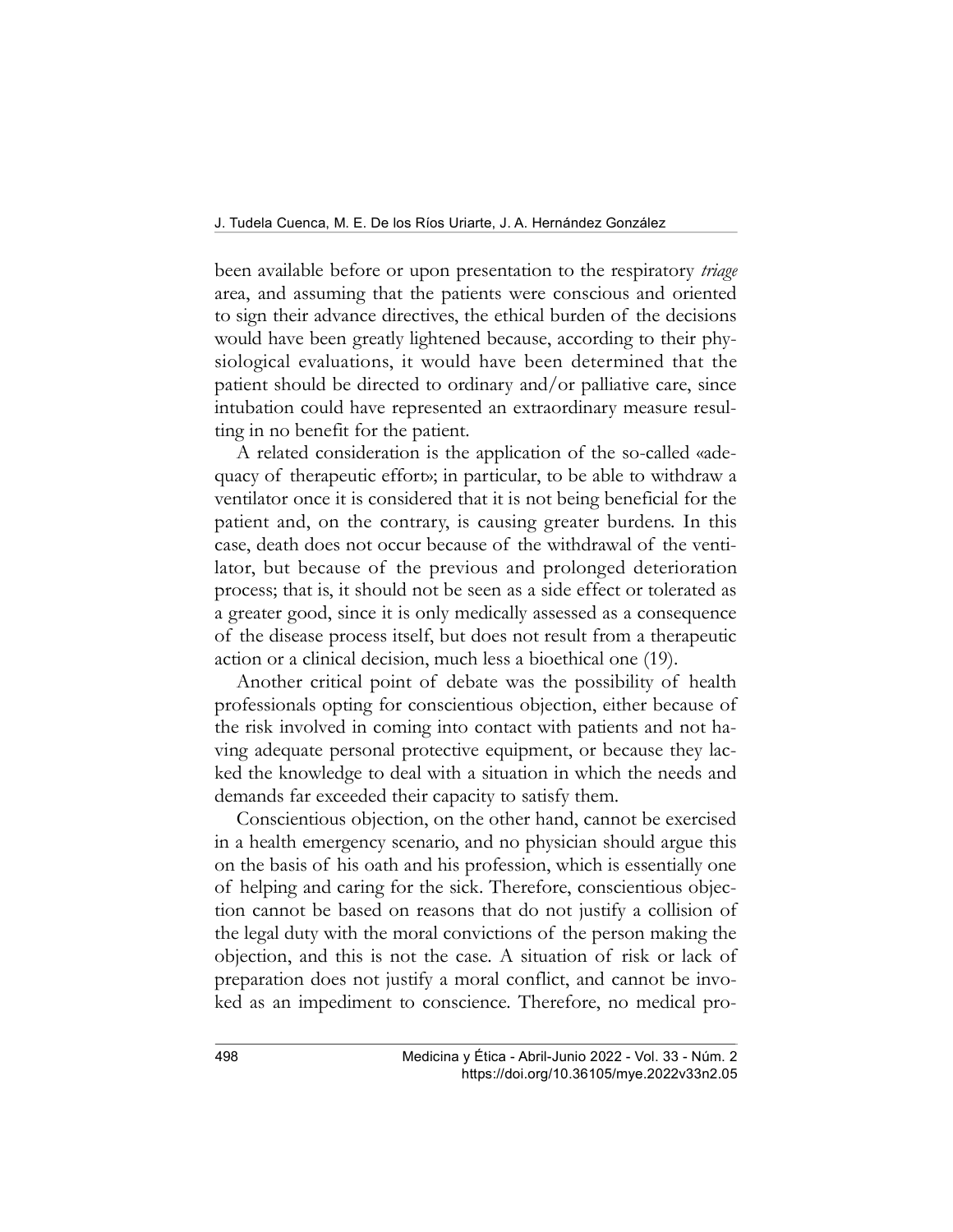fessional is exempt from intervening with his or her knowledge and skills. To do so would be to fall into omission of assistance, which is also severely punished. Furthermore, the scarcity of resources does not justify, for any reason, the abandonment of patients (20).

If it should happen, as it did in Mexico, that many professionals did not have the proper protective equipment, the lack of care could be justified, but only temporarily, and should be resumed as soon as the necessary equipment is obtained. However, the authorities and the State, for their part, must be responsible for providing the necessary supplies to the health workers so that they can fully perform their duties.

All these considerations mean that today it is more urgent than ever to talk about bioethics and, above all, palliative care, and to initiate platforms to promote them at all levels of government. In addition, training professionals in palliative medicine is emerging as one of the most urgent lines of action for the country's medical schools.

With regard to the latter, it goes without saying that the training of a palliative specialist should be interdisciplinary and comprehensive, since the healthcare professional who accompanies patients at the end of life should have the skills to handle situations of emotional stress, advance care planning, changing and sometimes refractory symptoms that require palliative sedation, and knowledge of the concepts and resources available (21). Likewise, he/she must be able to conveniently assess the psychological and spiritual care needs of the patient and his/her environment, being able to refer to the appropriate specialists.

It cannot be overlooked that palliative care specialists have played and will continue to play an essential role in the management of mourning by the patient's family and relatives, which can be difficult in extreme situations such as the present one. The necessary means and procedures should be put in place so that, even in difficult situations due to the need for isolation and risk of transmis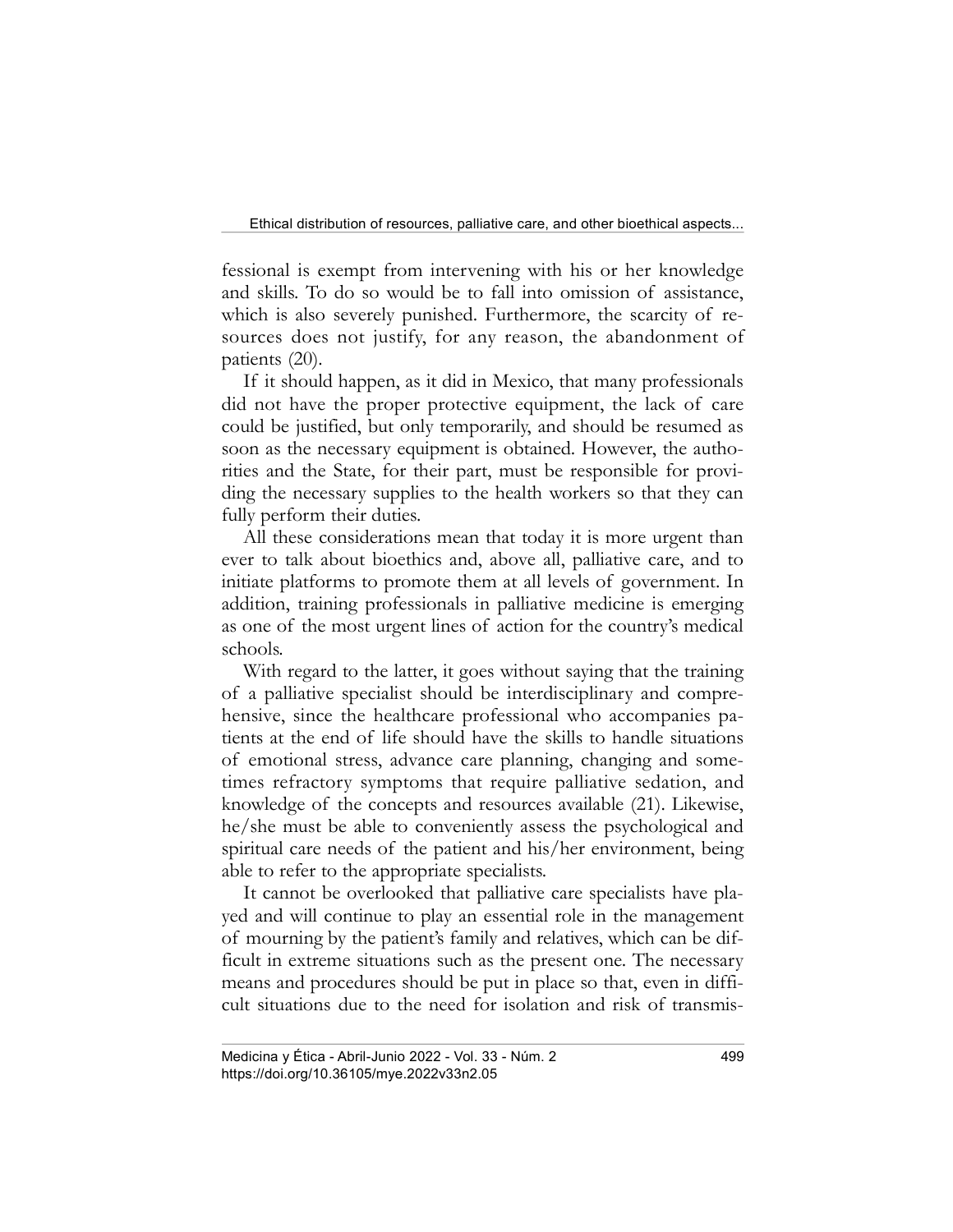sion, family members can have access to patients in the final moments of their lives if possible, implementing the necessary precautions, and say goodbye to them after their death, a circumstance that would contribute to overcoming grief.

#### 5. Conclusions

The COVID-19 pandemic has led to a global rethinking of the way in which not only medical care has been considered, but also the logistics of distribution of health resources and the criteria on which it was based.

If improvisation and utility were the bases on which transcendental decisions such as the lives of people rested at the beginning of the pandemic, it is now known that these criteria must be replaced by others that consider universal values such as human dignity before social utility.

The imperative to respect life and promote the health of people necessarily crosses the integrity and ethics of medical care, even in times of pandemic. This is why it is necessary to incorporate elements that allow the implementation of bioethical principles that guide the actions of health professionals, both in the recovery of the health of the sick and in the search for the common good as a society.

Informed consent, which safeguards the autonomy and responsibility of patients in making decisions about their health; advance directives that opt for ordinary measures without prolonging life by causing more pain and suffering and allowing death to occur at the appropriate time following the natural course of the disease; that is, orthothanasia, as well as the urgent incorporation of palliative care in the care of emergency health situations, are fundamental aspects that require providing catastrophes such as this pandemic with a human and ethical face that considers the incalculable value of human life as a criterion of the utmost respect.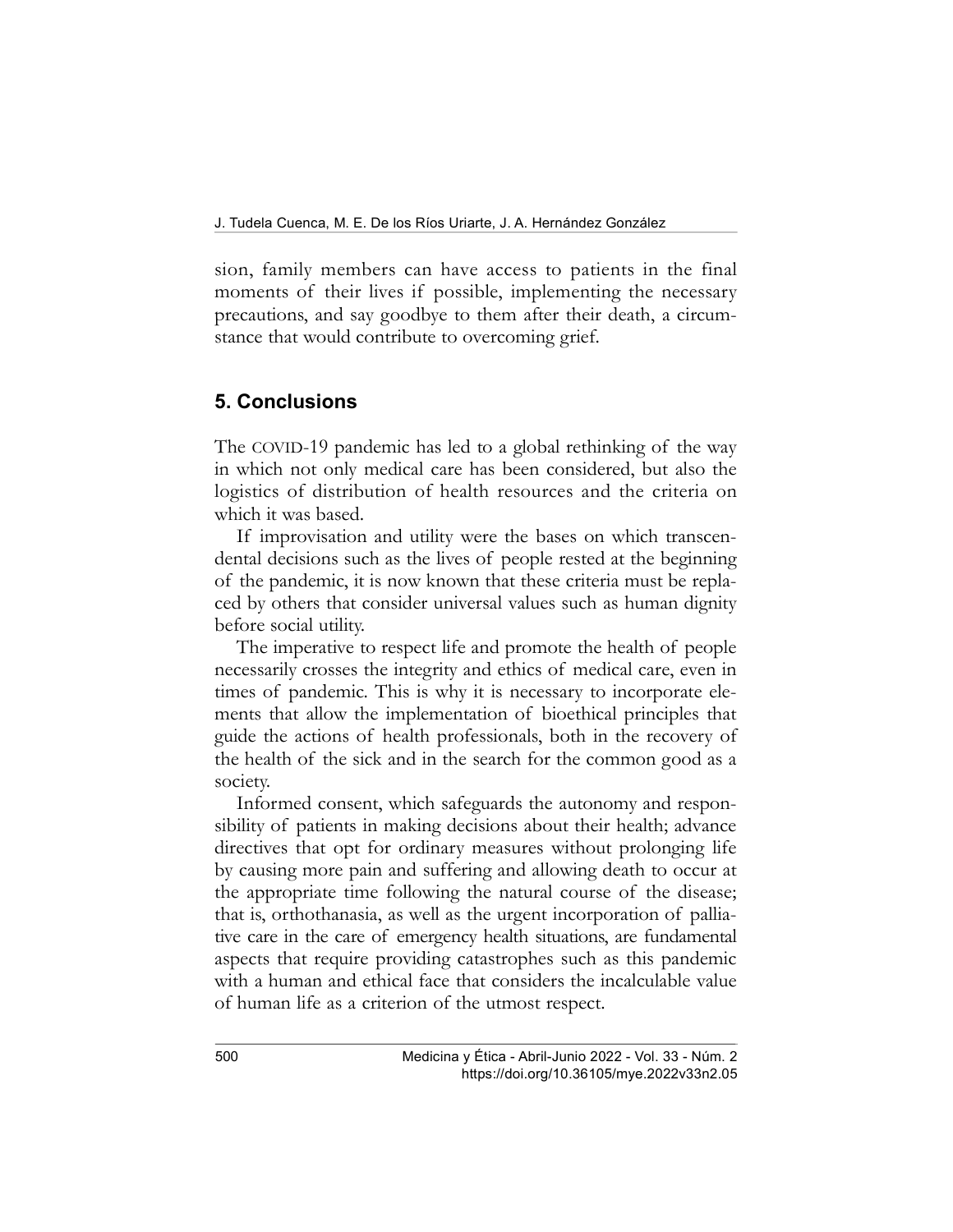It is true that, in the face of scarce resources, the need to make choices becomes imperative, but if these choices are kept only as exceptions and not as generalized rules, as last choices and not as first, in their right dimension that seeks to seek the greater good given the social impact of the situation, then the distribution of health resources in emergency situations will comply with the bioethical criteria of respect for human life, solidarity and subsidiarity, as well as freedom and responsibility, through adequate information and respect for the will of the patient, contributing to the exercise of the best medicine and respect for the dignity that every human being deserves.

## Bibliographic notes

1 The Universal Declaration of Human Rights contemplates, in its article 25, first paragraph, the following: «Everyone has the right to a standard of living adequate for the health and well-being of himself and his family, and in particular food, clothing, housing, medical assistance and necessary social services; he also has the right to insurance in case of unemployment, sickness, invalidity, widowhood, old age or other cases of loss of his means of subsistence due to circumstances beyond his control». From the foregoing, it follows that health is a good and a right that must be guaranteed by the states.

 $^{\rm 2}$  Although there were no specific scales for the assessment of patients with <code>covip-</code> 19, some others commonly used in the hospital setting were adopted to assess patients in intensive care units, such as sofa or apache I, II or III.

<sup>3</sup> The case of Mexico was controversial, since on April 14, 2020, the General Health Council, the highest body of authority in health emergencies in the country, published the Bioethics Guide for the Allocation of Limited Resources of Critical Medicine in Emergency Situation in Mexico, where patients were encouraged to be selected based on the criteria of «lives lived» and «lives to be completed»; that is, the lives lived were those of those over 60-65 years of age who no longer deserved to be cared for or assigned resources to consider, since they had lived long enough; On the other hand, those who did have to allocate resources and attention were those who still had a «life to complete»; that is, to young patients. This criterion left aside, for utilitarian reasons, older adults and, therefore, received harsh criticism that made the Council rectify and opt to incorporate the criterion of objectively evaluated chances of survival, instead of the criterion of age only in the selection process, and this is how, having withdrawn these guides two days after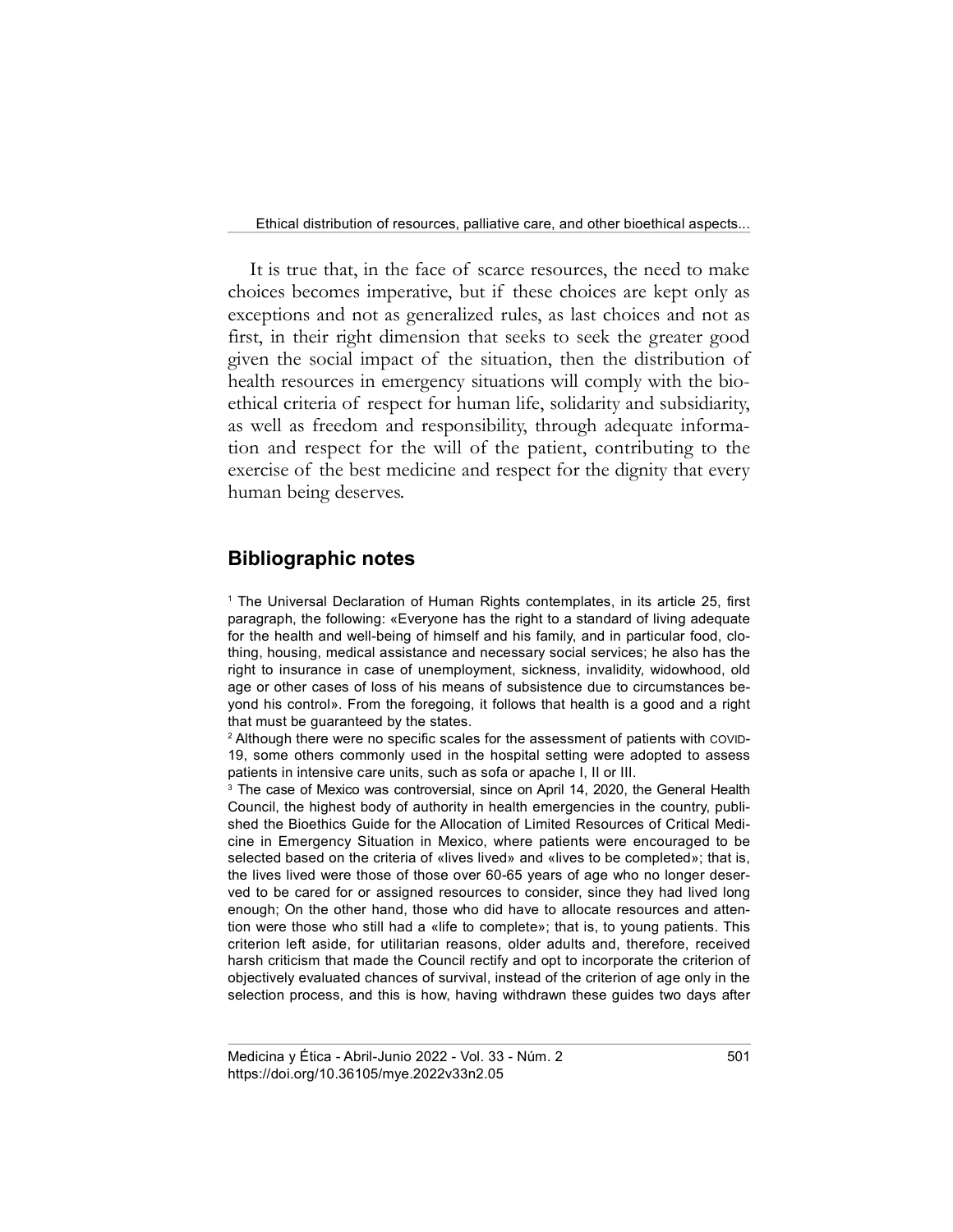they were issued, a new version was made public two weeks later, which is the one in force to this day.

4 It must be remembered here that advance directives have been contemplated in some states of the Mexican Republic since 2008 when the law of advance directives came into force in Mexico City and is currently regulated in 14 states of the Republic.

## Bibliographic references

1. Ge H, Wang X, Yuan X, Xiao G, Wang C, Deng T, et al. The epidemiology and clinical information about COVID-19. European Journal of Clinical Microbiology & Infectious Diseases. 2020; 39(6): 1011-1019.

https://doi.org/10.1007/s10096-020-03874-z

2. Wu Z, McGoogan JM. Characteristics of and important lessons from the coronavirus disease 2019 (COVID-19) Outbreak in China: Summary of a Report of 72 314 Cases from the Chinese Center for Disease Control and Prevention. JAMA. 2020; 323(13): 1239. https://doi.org/10.1001/jama.2020.2648

3. Organización Mundial de la Salud. Declaración de pandemia por COVID-19. (Accessed December 03, 2021). Available at: https://www.who.int/es/director-general/ speeches/detail/who-director-general-s-opening-remarks-at-the-media-briefing-oncovid-19—11-march-2020

4. Ramos A. Cuidados paliativos y COVID-19: Rol, dificultades y dilemas bioéticos en época de pandemia. La humanidad puesta a prueba. Bioética y COVID-19. Madrid: Universidad Pontificia Comillas. 2020.

5. Radbruch L, De Lima L, Knaul F, Wenk R, Ali Z, Bhatnaghar S, et al. Redefining palliative care. A new consensus-based definition. J Pain Symptom Manage. 2020; 60(4): 754-764. https://doi.org/10.1016/j.jpainsymman.2020.04.027

6. Radbruch L, Knaul F, De Lima L, de Joncheere C, Bhadelia A. The key role of palliative care in response to the COVID-19 tsunami of suffering. The Lancet. 2020; 395(10235): 1467-1469. https://doi.org/10.1016/S0140-6736(20)30964-8

7. Naciones Unidas. Declaración Universal de Derechos Humanos. (Accessed December 01, 2021). Available at: https://www.un.org/es/about-us/universal-declaration-of-human-rights

8. Universidad Anáhuac México. ADD-KNOWLEDGE to your decisión making: Practical Guideline for ethical decision making in scenarios with scarce resources during the COVID-19 pandemic. Neuroética y Bioética Clínica de la Facultad de Bioética. (Accessed December 01, 2021). Available at:

https://www.anahuac.mx/mexico/EscuelasyFacultades/bioetica/covid-19

9. Consejo General de Salubridad. Guía Bioética para Asignación de Recursos Limitados de Medicina Crítica en Situación de Emergencia. (Accessed November 14, 2021). Available at: http://www.csg.gob.mx/descargas/pdf/index/informacion\_relevante/ GuiaBioeticaTriaje\_30\_Abril\_2020\_7pm.pdf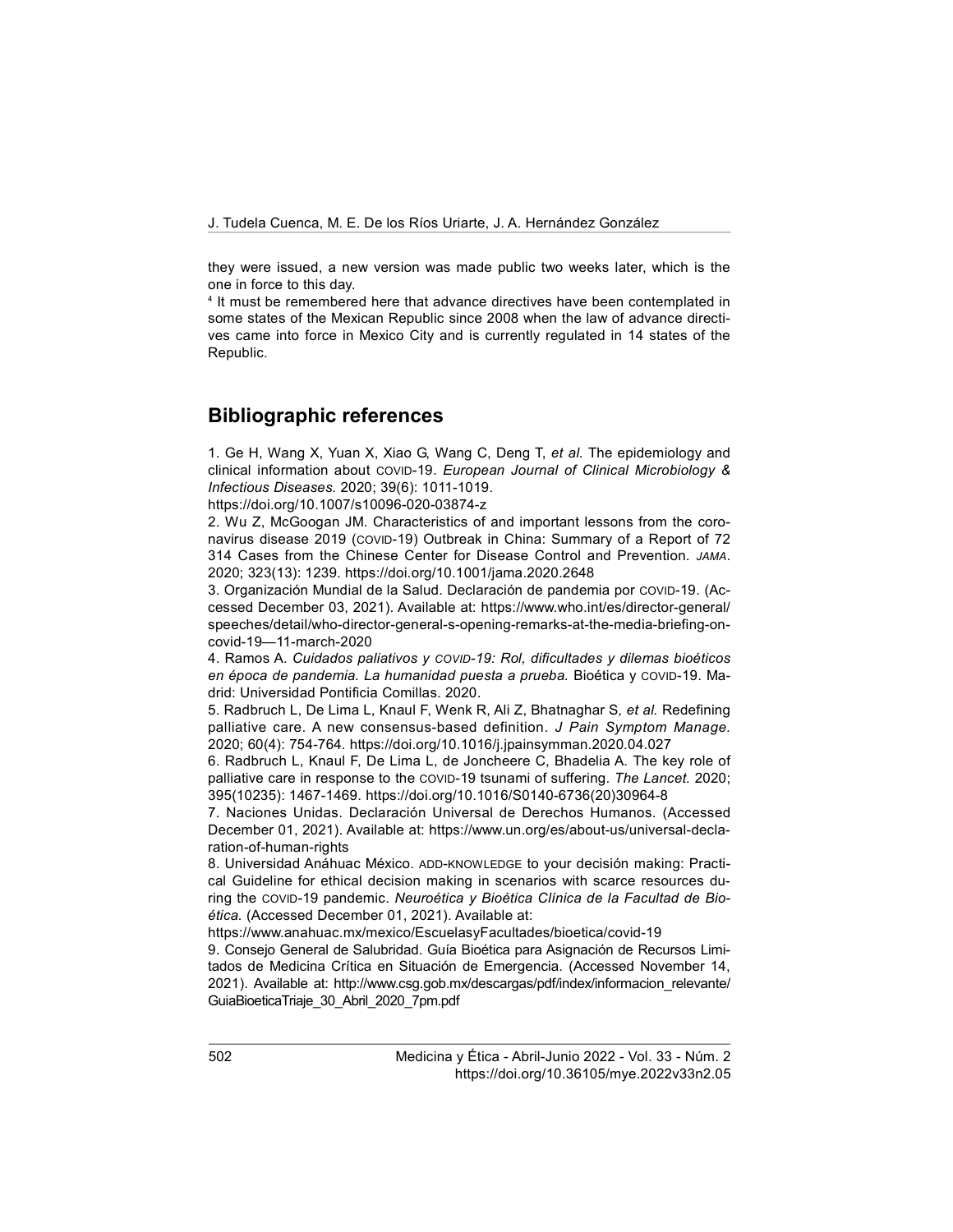10. Consejo General de Salubridad. Guía Bioética para Asignación de Recursos Limitados de Medicina Crítica en Situación de Emergencia. (Accessed November 14, 2021). Available at: http://www.csg.gob.mx/descargas/pdf/index/informacion\_relevante/ GuiaBioeticaTriaje\_30\_Abril\_2020\_7pm.pdf

11. SEMICYUC. Recomendaciones éticas para la toma de decisiones en la situación excepcional de crisis por pandemia COVID-19 en las unidades de cuidados intensivos. (Accessed November 13, 2021). Available at: https://semicyuc.org/wp-content/uploads/2020/03/%C3%89tica\_SEMICYUC-COVID-19.pdf

12. Romano M. Between intensive care and palliative care at the time of COVID-19. Recenti Prog Med. 2020; 111(4): 223-230.

13. Powell VD, Silveira MJ. What should palliative care's response be to the CO-VID-19 Pandemic? J Pain and Symptom Management, 2020; 60(1): e1-e3. https://doi.org/10.1016/j.jpainsymman.2020.03.013

14. Torres-Espinosa C, López-Ramírez J, Pérez-Moreno D. Cuidados paliativos para pacientes con infección por SARS-CoV-2/COVID-19; propuesta de un modelo de atención. R Mexicana de Anestesiología. 2020; 43(4): 288-295. https://doi.org/10.35366/94942

15. Lovell N, Maddocks M. Etkind SN, Taylor K, Carey I, Vora V, et al. Characteristics, symptom management and outcomes of 101 patients with COVID-19 referred for hospital palliative care. J Pain Symptom Manage. 2020; 60(1): e77-e81.

https://doi.org/10.1016/j.jpainsymman.2020.04.015

16. Ortiz M. El Consentimiento Informado en el ámbito sanitario: Responsabilidad Civil y Derechos Constitucionales. Madrid: Dykinson; 2021.

17. Gobierno Federal de México. Ley de Voluntad Anticipada. (Accessed December 01, 2021). Available at: https://www.gob.mx/inapam/articulos/ley-de-voluntadanticipada-el-derecho-a-una-muerte-digna

18. Forero JJ, Vargas I, Bernales M. Voluntades Anticipadas: Desafíos éticos en el cuidado del paciente. Persona y Bioetica. 2019; 23(2): 224-244.

https://doi.org/10.5294/pebi.2019.23.2.5

19. Universidad Anáhuac México. Guía de criterios éticos ante emergencias sanitarias en México en el contexto de la emergencia sanitaria por COVID-19. Facultad de Bioética. (Accessed December 06, 2021). Available at:

https://www.anahuac.mx/mexico/EscuelasyFacultades/bioetica/

20. Universidad Anáhuac México. «Objeción de conciencia del personal sanitario» en Guía de criterios éticos ante emergencias sanitarias en México, en el contexto de la emergencia sanitaria por COVID-19. Facultad de Bioética. (Accessed December 06, 2021). Available at: https://www.anahuac.mx/mexico/EscuelasyFacultades/ bioetica/

21. Organización Panamericana de la Salud. Cuidados paliativos: Guías para el manejo Clínico. (Accessed December 06, 2021). Available at:

https://paho.org/hq/dmdocuments/2012/PAHO-Guias-Manejo-Clinico-2002-Spa.pdf